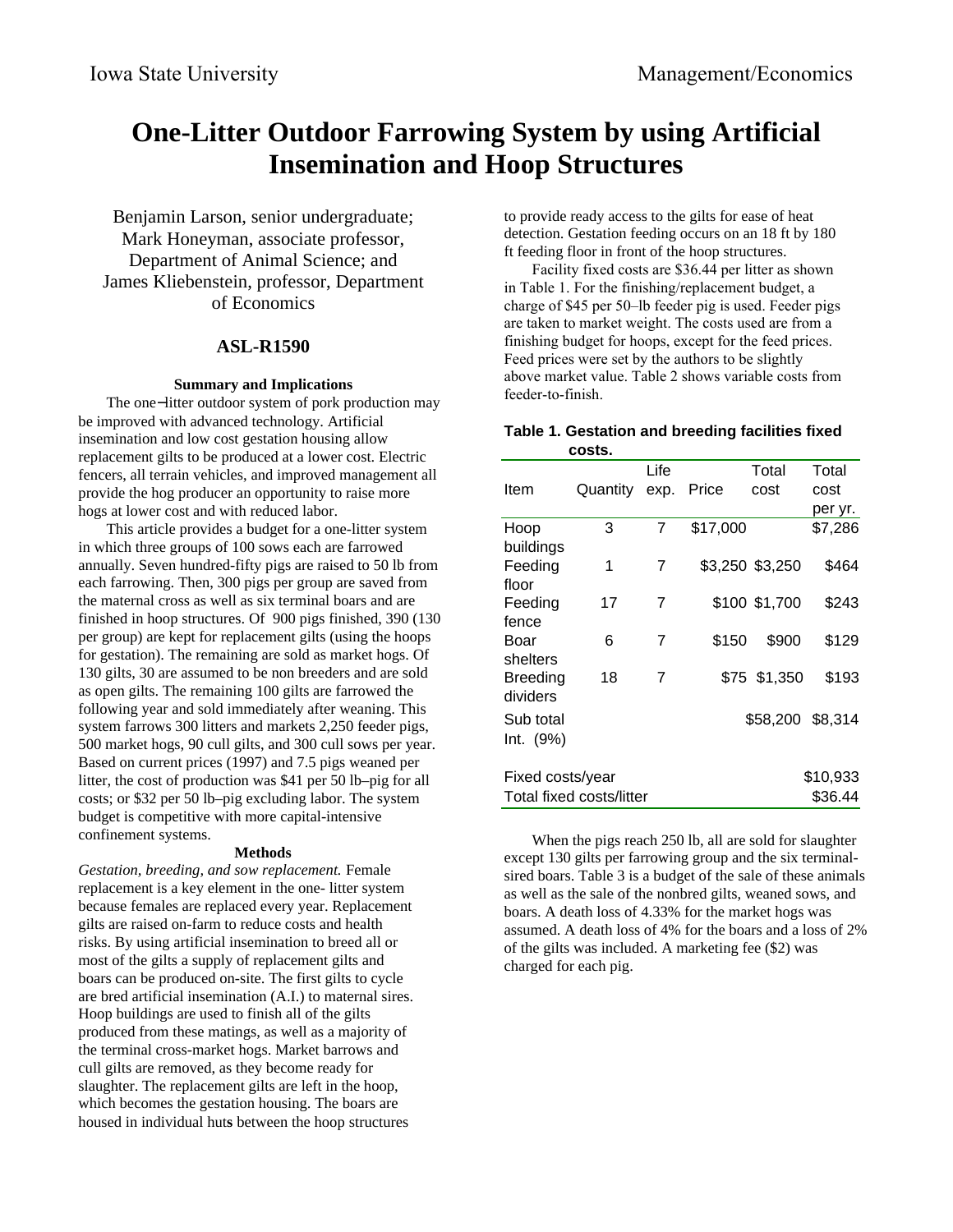| Item           | Units   | Price per | Total    |
|----------------|---------|-----------|----------|
|                |         | unit      |          |
| Feeder pigs    | 900     | \$45.00   | \$40,500 |
| Corn           | 7,970   | \$2.75    | \$21,918 |
| Supplement     | 111,600 | \$0.2     | \$22,320 |
| Bedding        | 180,000 | \$.0075   | \$1,350  |
| Labor          | 300     | \$7.00    | \$2,100  |
| Vet/medical    | 900     | \$1.50    | \$1,350  |
| Fuel & repairs | 900     | \$0.50    | \$450    |
| Interest       | 900     | \$2.20    | \$1,980  |
| Total          |         |           | \$91,968 |

**Table 2. Feeder-to-finish variable costs.**

### **Table 3. Market hog and cull revenue budget.**

| Item             |     | Units Weight | Price      | Total     |
|------------------|-----|--------------|------------|-----------|
| Culled gilts     | 130 | 250          | \$0.48     | \$15,600  |
| Non bred gilts   | 90  |              | 375 \$0.35 | \$11,813  |
| <b>Barrows</b>   | 335 |              | 250 \$0.48 | \$40,200  |
| Sows             | 292 | 400          | \$0.35     | \$40,914  |
| <b>Boars</b>     | 6   | 500          | \$0.30     | \$864     |
| Marketing costs  | 853 |              | $-$2.00$   | $-$1,706$ |
| (\$/hd.)         |     |              |            |           |
| Total            |     |              |            | \$107,684 |
| Total per litter |     |              |            | \$359     |
|                  |     |              |            |           |

The replacement gilts are developed in the hoop structures for an additional 75 days beyond market weight or until approximately 8 months of age. Table 4 provides a budget for all other gilt replacement expenses until breeding. Prefarrowing vaccines are included in the main budget.

#### **Table 4. Gilt development.**

| Item           | Units  | Price/unit | Total    |
|----------------|--------|------------|----------|
| Corn           | 2,122  | \$2.75     | \$5,836  |
| Supp.          | 29,700 | \$0.20     | \$5,940  |
| Bedding        | 40,000 | \$0.0075   | \$300    |
| Fuel/repairs   | 396    | \$0.25     | \$99     |
| Medical/vet.   | 396    | \$1.00     | \$396    |
| Labor          | 160    | \$7.00     | \$1,120  |
| Interest/misc. | 396    | \$1.00     | \$396    |
| Total          |        |            | \$14,087 |

396 head includes 6 boars.

Breeding using A.I. occurs on the feeding floor adjacent to the boar pens (Figure 1). Gates made of plywood are used for portable, inexpensive stalls. The first 57 gilts to come in heat are bred to maternal sires. The remaining gilts are bred using terminal sires to achieve

100% heterosis. The semen costs were based on 1997 semen prices. Table 5 summarizes the A.I. costs.

Each gilt (130 per group) is inseminated using two doses of semen. The breeding occurs when the gilts are 8 months old (Nov., Jan., and April). In this program, sows farrow at 1 year of age after being born (March, June, and Sept.).

### **Table 5. A.I. budget.**

| <b>Breeding</b> | Units | Price  | Total  |
|-----------------|-------|--------|--------|
| costs           |       |        |        |
| Maternal        | 342   | \$9.00 | \$3078 |
| semen           |       |        |        |
| Terminal        | 456   | \$8.00 | \$3648 |
| semen           |       |        |        |
| Labor           | 400   | \$7.00 | \$2800 |
| Total           |       |        | \$9526 |
|                 |       |        |        |

Table 6 summarizes the breeding costs. The cost of support facilities, feed, and bedding during breeding are included in the main budget. The net variable cost is figured by subtracting the variable cost from the replacement animal resale revenue.

# **Table 6. Replacement and breeding cost**

|                    | summary.               |          |         |            |
|--------------------|------------------------|----------|---------|------------|
| Breeding costs     |                        | Per year |         | Per litter |
| Net variable costs |                        | \$5,571  |         | \$18.57    |
| Fixed costs        |                        | \$10,933 |         | \$36.44    |
| Total net          |                        | \$16,504 |         | \$55.01    |
| breeding costs     |                        |          |         |            |
|                    |                        |          |         |            |
|                    |                        |          |         | Per        |
|                    | Total units Price/unit |          | Total   | litter     |
| Labor              | 860.00                 | \$7.00   | \$6020  | \$20       |
| Feed               | 706452                 | \$0.08   | \$56013 | \$187      |

*Farrowing and support equipment.* Individual modified Aframe huts are used for farrowing on pasture. Sheds (12 ft by 20 ft) for group lactation allow some of the modified Aframes to be used twice during each farrowing period. These portable sheds allow for easier sorting and bedding at weaning after group lactation.

Summer watering is accomplished by using portable plastic pipe and tanks. The tanks help prevent mud holes from forming and provide a reserve of water in case of temporary water loss. Also, on extremely hot days the excessive demand could make water pressure difficult to maintain. Lactating sows are fed by self-feeders. These feeders also work as feeders for the pigs after weaning.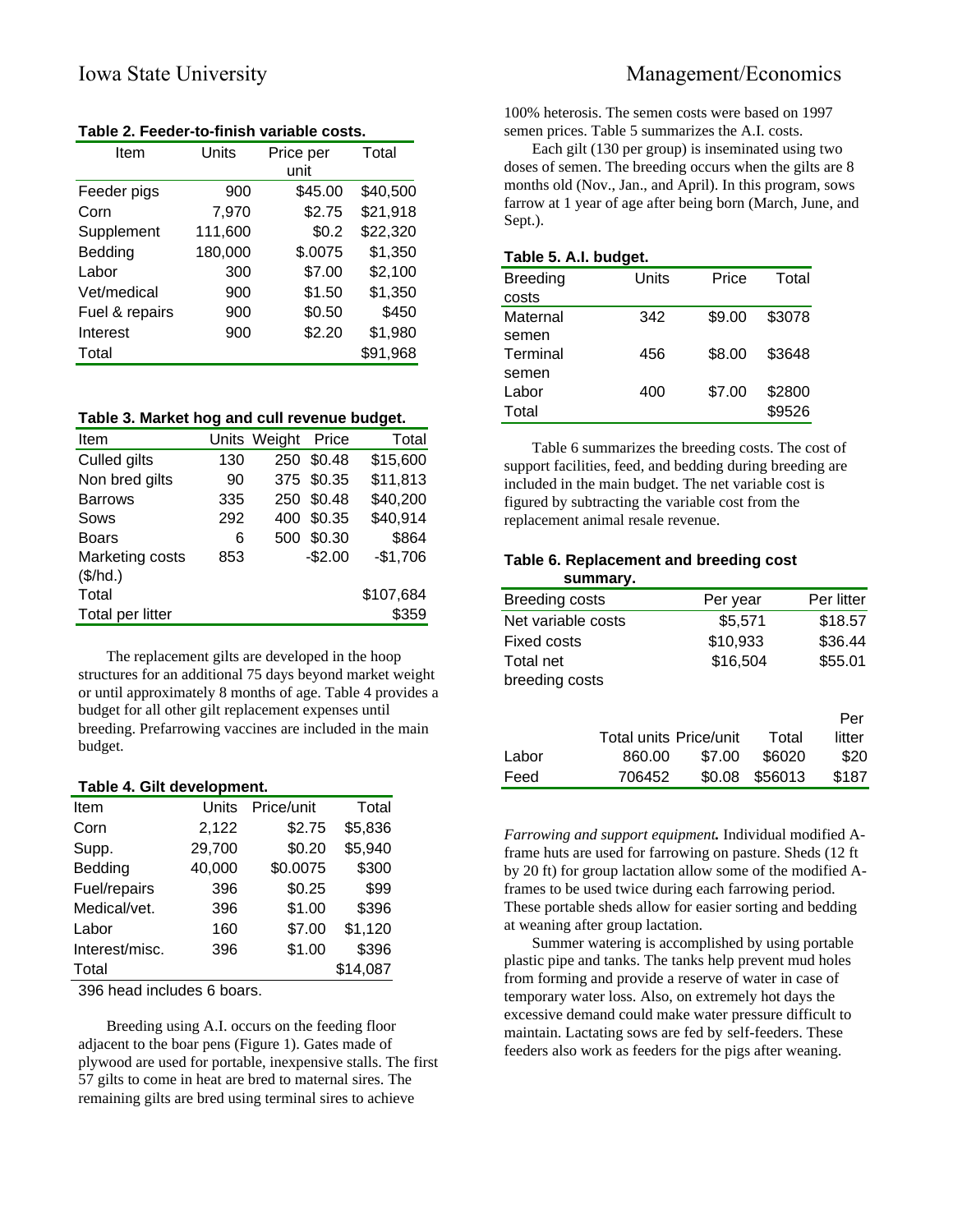### **Table 7. Farrowing & nursery facilities.**

|              |      | Life  |         | Total            | Per     |
|--------------|------|-------|---------|------------------|---------|
| Item         | Qty. | exp.  | Price   | cost             | year    |
| Fencer       | 1    | 10    | \$200   | \$200            | \$20    |
| Battery      | 1    | 5     | \$65    | \$65             | \$13    |
| Modified A   | 70   | 7     | \$130   | \$9,100          | \$1,300 |
| frame huts   |      |       |         |                  |         |
| Portable     | 10   | 10    |         | \$1,000 \$10,000 | \$1,000 |
| sheds        |      |       |         |                  |         |
| Water        | 10   | 7     | \$240   | \$2,400          | \$343   |
| tanks        |      |       |         |                  |         |
| Pipe         | 1300 | 7     | \$.30   | \$390            | \$56    |
| Floats/tank  | 10   | 5     | \$20    | \$200            | \$40    |
| connectors   |      |       |         |                  |         |
| Elec. fence  | 40   | 7     | \$100   | \$4,000          | \$571   |
| Wood         | 18   | 10    | \$8     | \$144            | \$14    |
| posts        |      |       |         |                  |         |
| Self-        | 10   | 10    | \$470   | \$4,700          | \$470   |
| feeders      |      |       |         |                  |         |
| Sub total    |      |       |         | \$31,199         | \$3,827 |
|              |      |       |         | Per litter       | \$12.76 |
| Interest     |      | Total | \$1,404 | Per litter       | \$4.68  |
| Total/litter |      |       |         |                  | \$17.44 |

For the farrowing/nursery facilities (Table 7) interest is based at 9% for the average cost of the facilities. Facilitiy costs were divided by two to determine the average cost. The average facility costs were then divided by three litters per year and then again by 100 sows per farrowing period to determine cost per litter. Except for the hog mover, support equipment was assumed to be shared with other farm enterprises, such as cattle and crops (Table 8).

### **Table 8. Support equipment budget.**

|                  | Quan- | Life  |          | Total cost       | Per     |
|------------------|-------|-------|----------|------------------|---------|
|                  | tity  | exp.  | Price    |                  | vear    |
| Hog mover        | 1     | 10    | \$4,500  | \$4,500          | \$450   |
| Loader           | 1     | 10    | \$2,000  | \$2,000          | \$200   |
| Feed             | 1     | 10    | \$1,000  | \$1,000          | \$100   |
| Handling         |       |       |          |                  |         |
| Equipment        |       |       |          |                  |         |
| Manure           | 1     | 10    | \$3.000  | \$3,000          | \$300   |
| spreader         |       |       |          |                  |         |
| Tractor          | 1     | 10    | \$10,000 | \$10,000 \$1,000 |         |
| ATV              | 1     | 10    | \$2,500  | \$2,500          | \$250   |
| Subtotal         |       |       |          | \$23,000 \$2,300 |         |
|                  |       |       |          | Per litter       | \$7.67  |
| Interest         |       | Total | \$1,035  | Per litter       | \$3.45  |
| Total per litter |       |       |          |                  | \$11.12 |

# Iowa State University Management/Economics

The sows are moved outdoors and farrow in 10-acre lots fenced with electric fence. The lots are planted to a sod-based crop. When the sows farrow, the land is replanted for the March farrowing or fully harvested for the September farrowing. This allows producers to utilize land with little or no loss of crop production. In the budget (Table 9), land for June farrowing was counted fully as land used even though the producer would be able to take a partial harvest of hay or straw. Land for the other farrowings was not charged or an expense because it is fully used in crop production. Land cost was \$110 per acre, which is the cash rent of low value cropland.

The sows are farrowed in modified A-frame huts and kept there until the piglets are 10–14 days of age. Then the modified A-frame huts are replaced with 12 ft by 20 ft portable sheds for group lactation. Weaning occurs by simply removing the sows.

The budget assumes that the number of live pigs born was 9.5/litter with two pigs/litter death loss from farrow to 50 lb. Feed amounts for gestating sows and feeder pigs are from ISU Life Cycle Swine Nutrition.

After 4–5 weeks of lactation, the sows are removed and the pigs are raised to approximately 50 lb in the paddock where they were farrowed. Pigs can be directly moved to the hoop structure if the land is needed for planting crops, or if there is adverse weather. At approximately 50 lb, all the feeder pigs will be sold except the 300 maternal line gilts that are finished out.

### **Results and Discussion**

Return on investment is a key measure in deciding whether or not to undertake an enterprise. For this system the return on investment is 21% (Table 10). The average investment for this system was figured by adding the total facility cost plus breeding stock investment (there was a \$300 charge minus the income received for boars, nonbred gilts, and sow sales) then dividing by two. Net return is figured by adding return of labor and management to the interest and then subtracting labor as an opportunity cost. Return on investment is determined by dividing net return by the average investment.

Because the budget is very sensitive to feed cost, it is important to evaluate the break-even prices of feeder pigs in this system at different feed cost levels. Table 11 shows the effect of feed costs on break-even price to cover variable costs, break-even price to cover total costs, and break-even price if labor is excluded. The price of the feeder pigs used for replacement animals was set at \$45 per head. Feeder pig price changes would affect breakeven prices because the feeder pigs are bought from the operation at market value.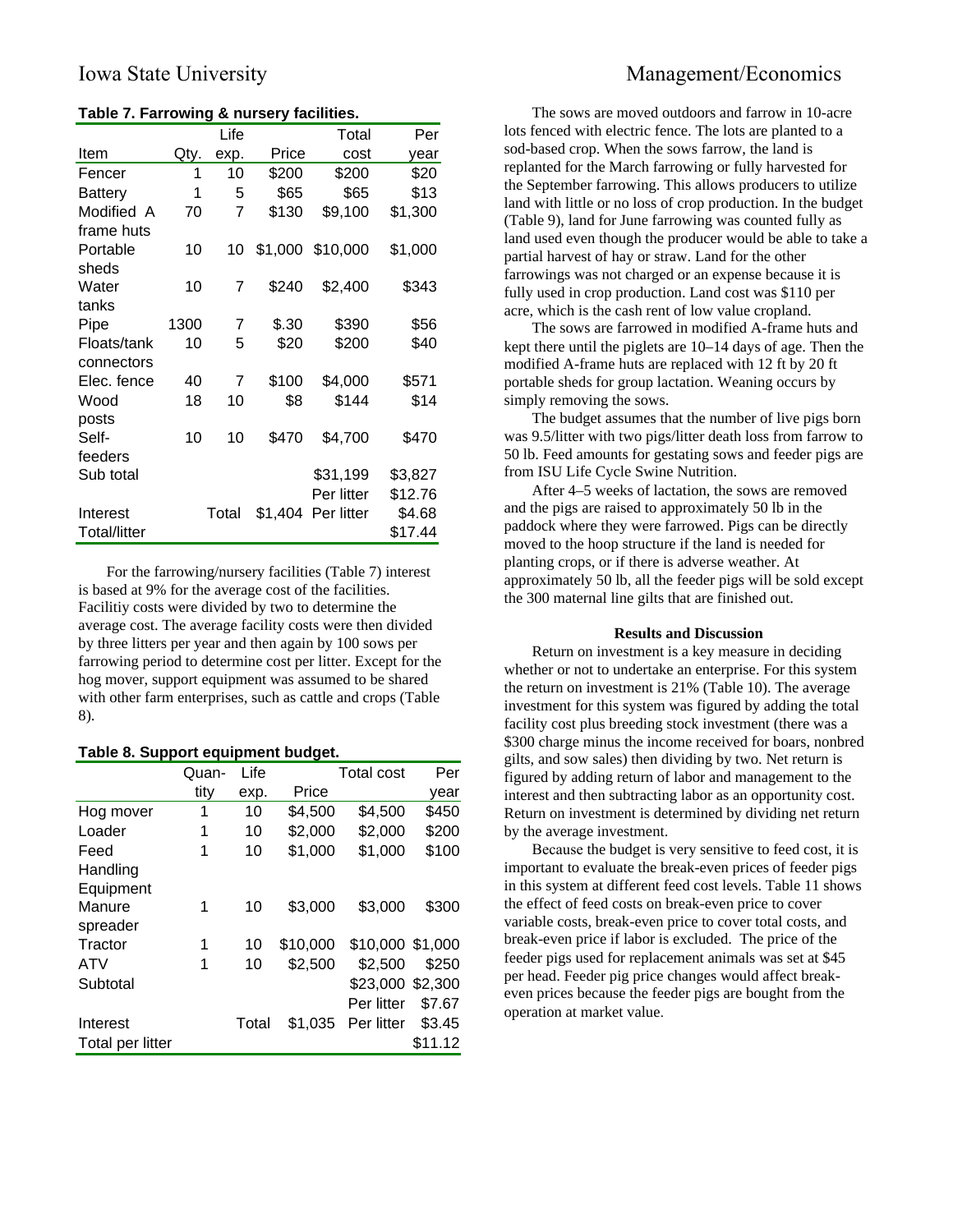**Table 9. Budget for an outdoor one-litter farrow to feeder system by using hoopp structures for gi development and gestation (per litter basis).**

| <u>Item</u>                         | Price | Units | Per litter revenue | Per litter<br>costs |
|-------------------------------------|-------|-------|--------------------|---------------------|
| Revenue                             |       |       |                    |                     |
| Feeder pigs                         | 45    | 7.5   | \$337.50           |                     |
| Variable costs<br>Corn              | 2.75  | 19    |                    | \$52.25             |
| Supplement                          | 0.2   | 260   |                    | \$52.00             |
| Total feed costs                    |       |       |                    | \$104.25            |
| Vet/health                          | 15    | 1     |                    | \$15.00             |
| Marketing                           | 13.8  | 1     |                    | \$13.80             |
| Bedding                             | 15    | 1     |                    | \$15.00             |
| Net variable breeding costs         |       |       |                    | \$26.32             |
| Repairs                             | 5     | 1     |                    | \$5.00              |
| Power/fuel                          | 10    | 1     |                    | \$10.00             |
| Total                               |       |       |                    | \$189.37            |
| Interest on variable                |       |       |                    | \$4.26              |
| Total variable                      |       |       |                    | \$193.63            |
| Income over variable                |       |       |                    | \$143.87            |
| <b>Fixed costs</b>                  |       |       |                    |                     |
| Gestation/ breeding facilities      |       |       |                    | \$36.44             |
| Nursery/ farrowing facilities       |       |       |                    | \$17.44             |
| Support facilities                  |       |       |                    | \$11.12             |
| Land                                | 110   | 0.033 |                    | \$3.67              |
| Total fixed costs                   |       |       |                    | \$68.67             |
| Total costs without labor           |       |       |                    | \$262.30            |
| Labor                               | 7     | 6     |                    | \$42.00             |
| Total all costs                     |       |       |                    | \$304.30            |
| Return to management                |       |       |                    | \$33.20             |
| Return to labor & management        |       |       |                    | \$95.27             |
| Break-even var. costs per pig       |       |       |                    | \$25.82             |
| Break-even total costs per pig      |       |       |                    | \$40.57             |
| Break-even costs excluding<br>labor |       |       |                    | \$32.30             |
| per pig                             |       |       |                    |                     |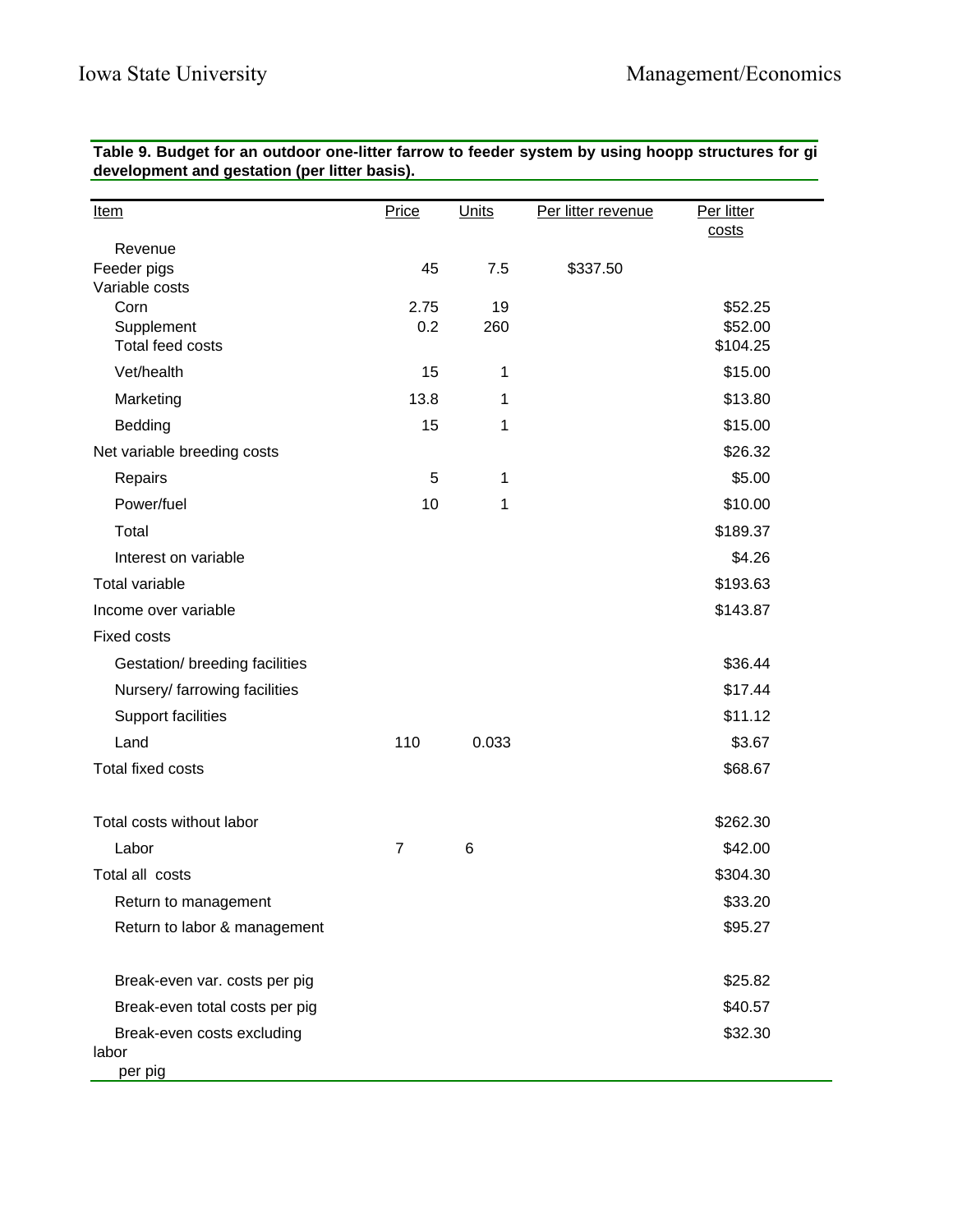| Table 10. Return on investment. |           |
|---------------------------------|-----------|
| Facilities                      | \$112,399 |
| <b>Breeding stock</b>           | \$65,210  |
| Total investment                | \$177,609 |
| Ave. investment                 | \$88,804  |
| <b>I</b> Interest               | \$8,712   |
| Return to management            | \$9,961   |
| <b>ILabor</b>                   | \$18,620  |
| Return to management & labor    | \$28,581  |
| <b>Net return</b>               | \$18,673  |
| Return on investment (%)        | 21        |

## **Table 11. Feeder pig break-even prices per head at different feed costs**

| Corn      | Supplement | Break-even price per | Break-even price per | Break-even price per  |
|-----------|------------|----------------------|----------------------|-----------------------|
| price per | price per  | head, variable cost  | head, total cost     | head, excluding labor |
| bushel    | pound      |                      |                      |                       |
| \$1.75    | \$0.12     | \$11                 | \$25                 | \$17                  |
| \$2.00    | \$0.14     | \$14                 | \$29                 | \$20                  |
| \$2.25    | \$0.16     | \$18                 | \$33                 | \$24                  |
| \$2.50    | \$0.18     | \$22                 | \$37                 | \$29                  |
| \$2.75    | \$0.20     | \$26                 | \$41                 | \$31                  |
| \$3.00    | \$0.22     | \$30                 | \$44                 | \$36                  |
| \$3.25    | \$0.24     | \$33                 | \$48                 | \$40                  |
| \$3.50    | \$0.26     | \$37                 | \$52                 | \$44                  |
| \$3.75    | \$0.28     | \$41                 | \$56                 | \$47                  |
| \$4.00    | \$0.30     | \$45                 | \$60                 | \$51                  |
| \$4.25    | \$0.32     | \$49                 | \$63                 | \$55                  |
| \$4.50    | \$0.34     | \$52                 | \$67                 | \$59                  |
| \$4.75    | \$0.36     | \$56                 | \$71                 | \$63                  |
| \$5.00    | \$0.38     | \$60                 | \$75                 | \$66                  |

**Table 12. Break-even feeder pig prices at different sow prices.**

| Sow price<br>\$/ <sub>cut</sub> | Break-even price per<br>head, variable cost | Break-even price per<br>head, total cost | Break-even price per head,<br>excluding labor |
|---------------------------------|---------------------------------------------|------------------------------------------|-----------------------------------------------|
| \$25                            | \$33                                        | \$47                                     | \$39                                          |
| \$30                            | \$29                                        | \$44                                     | \$36                                          |
| \$35                            | \$26                                        | \$41                                     | \$32                                          |
| \$40                            | \$22                                        | \$37                                     | \$29                                          |
| \$45                            | \$19                                        | \$34                                     | \$25                                          |
| \$50                            | \$16                                        | \$30                                     | \$22                                          |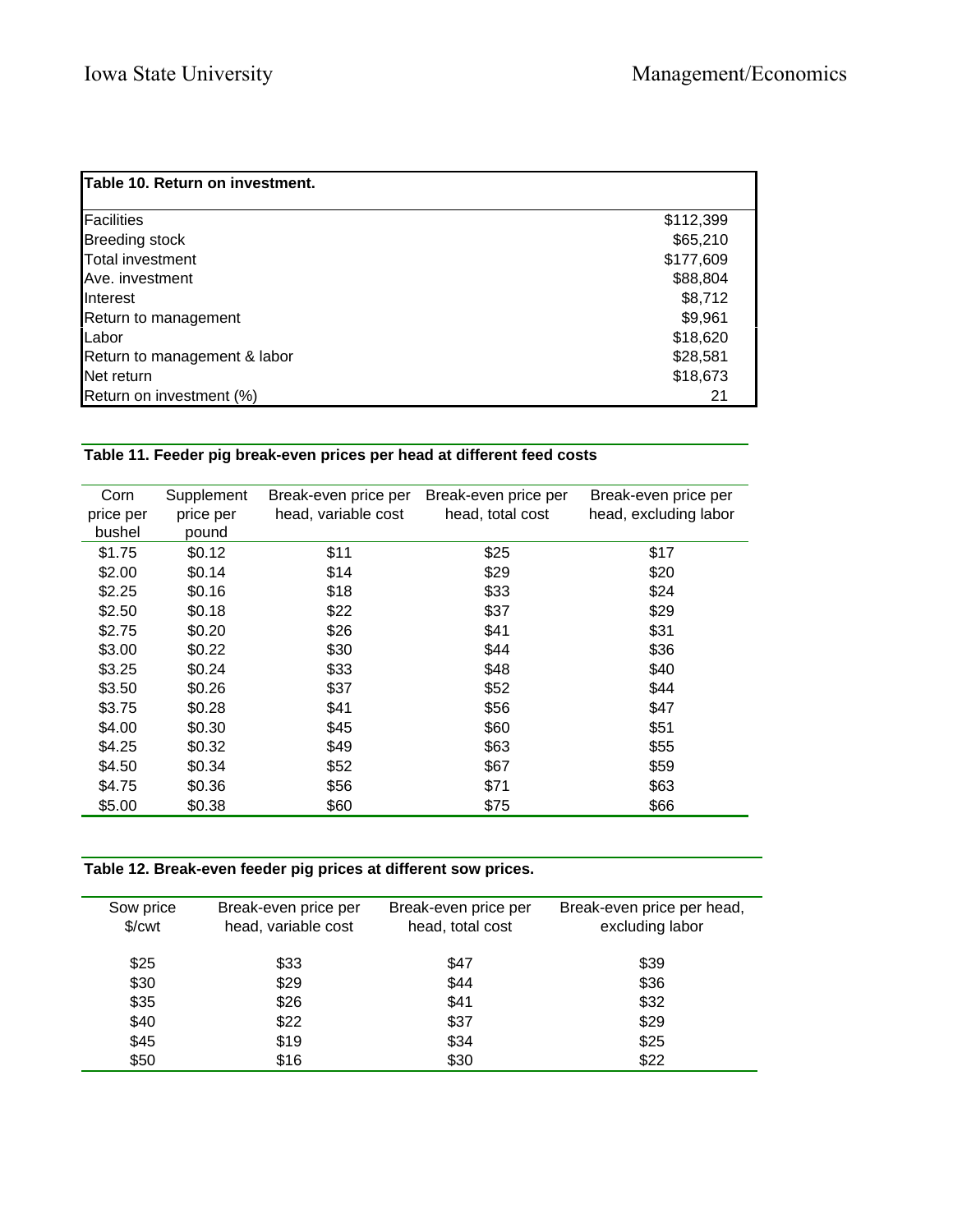Another area of sensitivity is the income received for the cull sows. This is because the sows are sold and restocked after each litter.

Tables 13 and 14 are sensitivity Tables that evaluate returns at different feed and feeder pig prices. Table 13 shows the return to

Table 12 demonstrates the sensitivity of breakeven prices at varying sow cull prices.

management. Table 14 shows the return to both labor and management. Both represent annual returns.

| Table 13. Return to management at varying feeder pig and feed prices. |            |                              |              |              |              |              |              |            |              |  |  |
|-----------------------------------------------------------------------|------------|------------------------------|--------------|--------------|--------------|--------------|--------------|------------|--------------|--|--|
|                                                                       |            | Feeder pig prices (per head) |              |              |              |              |              |            |              |  |  |
| Corn                                                                  | Supple-    |                              |              |              |              |              |              |            |              |  |  |
| price                                                                 | ment price |                              |              |              |              |              |              |            |              |  |  |
| per bu                                                                | per lb     | \$25                         | \$30         | \$35         | \$40         | \$45         | \$50         | \$55       | \$60         |  |  |
| \$1.75                                                                | \$0.12     | \$17,452                     | \$24,101     | \$30,750     | \$37,399     | \$44,047     | \$50,696     | \$57,345   | \$63,994     |  |  |
| \$2.00                                                                | \$0.14     | \$8,931                      | \$15,580     | \$22,228     | \$28,877     | \$35,526     | \$42,175     | \$48,823   | \$55,472     |  |  |
| \$2.25                                                                | \$0.16     | \$409                        | \$7,058      | \$13,707     | \$20,356     | \$27,004     | \$33,653     | \$40,302   | \$46,951     |  |  |
| \$2.50                                                                | \$0.18     | $-$ \$8,112                  | $-$1,463$    | \$5,185      | \$11,834     | \$18,483     | \$25,132     | \$31,780   | \$38,429     |  |  |
| \$2.75                                                                | \$0.20     | $-$16,634$                   | $-$9,985$    | $-$3,336$    | \$3,313      | \$9,961      | \$16,610     | \$23,259   | \$29,908     |  |  |
| \$3.00                                                                | \$0.22     | $-$ \$25,155                 | $-$18,507$   | $-$11.858$   | $-$5,209$    | \$1,440      | \$8,089      | \$14,737   | \$21,386     |  |  |
| \$3.25                                                                | \$0.24     | $-$ \$33.677                 | $-$27,028$   | $-$20,379$   | $-$13,731$   | -\$7,082     | $-$433$      | \$6,216    | \$12,864     |  |  |
| \$3.50                                                                | \$0.26     | $-$ \$42.198                 | $-$ \$35,550 | $-$28,901$   | $-$22,252$   | -\$15,603    | $-$ \$8,955  | $-$2,306$  | \$4,343      |  |  |
| \$3.75                                                                | \$0.28     | $-$ \$50,720                 | $-$44,071$   | $-$37,422$   | $-$30,774$   | $-$24,125$   | -\$17,476    | $-$10,827$ | $-$4,179$    |  |  |
| \$4.00                                                                | \$0.30     | $-$59,241$                   | $-$52,593$   | $-$ \$45,944 | $-$39,295$   | $-$ \$32,646 | $-$25,998$   | $-$19,349$ | $-$12,700$   |  |  |
| \$4.25                                                                | \$0.32     | $-$67,763$                   | $-$ \$61,114 | $-$54,465$   | $-$47,817$   | -\$41,168    | $-$34,519$   | $-$27,870$ | $-$21,222$   |  |  |
| \$4.50                                                                | \$0.34     | $-$76,284$                   | $-$ \$69,636 | $-$ \$62,987 | $-$56,338$   | -\$49,689    | $-$43,041$   | $-$36,392$ | $-$29,743$   |  |  |
| \$4.75                                                                | \$0.36     | $-$ \$84.806                 | $-$78,157$   | $-$71,508$   | $-$ \$64.860 | $-$58,211$   | $-$51,562$   | $-$44,913$ | $-$ \$38,265 |  |  |
| \$5.00                                                                | \$0.38     | $-$93,327$                   | $-$ \$86,679 | $-$ \$80,030 | $-$73,381$   | -\$66,732    | $-$ \$60,084 | $-$53,435$ | $-$46,786$   |  |  |

| Table 14. Return to management and labor at varying feeder pig and feed prices. |              |                              |           |           |           |           |           |           |           |  |  |
|---------------------------------------------------------------------------------|--------------|------------------------------|-----------|-----------|-----------|-----------|-----------|-----------|-----------|--|--|
|                                                                                 |              | Feeder pig prices (per head) |           |           |           |           |           |           |           |  |  |
| Corn                                                                            |              |                              |           |           |           |           |           |           |           |  |  |
| price                                                                           | Supplement   |                              |           |           |           |           |           |           |           |  |  |
| per bu                                                                          | price per Ib | \$25                         | \$30      | \$35      | \$40      | \$45      | \$50      | \$55      | \$60      |  |  |
| \$1.75                                                                          | \$0.12       | \$36,072                     | 42,721    | 49,370    | 56,019    | 62,667    | 69,316    | 75,965    | 82,614    |  |  |
| \$2.00                                                                          | \$0.14       | \$27,551                     | 34,200    | 40,848    | 47,497    | 54,146    | 60,795    | 67,443    | 74,092    |  |  |
| \$2.25                                                                          | \$0.16       | \$19,029                     | 25,678    | 32,327    | 38,976    | 45,624    | 52,273    | 58,922    | 65,571    |  |  |
| \$2.50                                                                          | \$0.18       | \$10,508                     | 17,157    | 23,805    | 30,454    | 37,103    | 43.752    | 50,400    | 57,049    |  |  |
| \$2.75                                                                          | \$0.20       | \$1,986                      | 8,635     | 15,284    | 21,933    | 28,581    | 35,230    | 41,879    | 48,528    |  |  |
| \$3.00                                                                          | \$0.22       | $$-6,535$                    | 114       | 6,762     | 13,411    | 20,060    | 26,709    | 33,357    | 40,006    |  |  |
| \$3.25                                                                          | \$0.24       | $$-15,057$                   | $-8,408$  | $-1,759$  | 4,889     | 11,538    | 18,187    | 24,836    | 31,484    |  |  |
| \$3.50                                                                          | \$0.26       | $$-23,578$                   | -16,930   | $-10,281$ | $-3,632$  | 3,017     | 9,665     | 16,314    | 22,963    |  |  |
| \$3.75                                                                          | \$0.28       | $$-32,100$                   | $-25.451$ | $-18,802$ | $-12,154$ | $-5,505$  | 1,144     | 7,793     | 14,441    |  |  |
| \$4.00                                                                          | \$0.30       | $-40,621$                    | -33,973   | $-27,324$ | $-20,675$ | $-14,026$ | $-7,378$  | $-729$    | 5,920     |  |  |
| \$4.25                                                                          | \$0.32       | $-49,143$                    | $-42,494$ | $-35,845$ | $-29,197$ | $-22,548$ | $-15,899$ | $-9,250$  | $-2,602$  |  |  |
| \$4.50                                                                          | \$0.34       | -57,664                      | $-51,016$ | -44.367   | $-37,718$ | $-31,069$ | $-24,421$ | -17,772   | -11,123   |  |  |
| \$4.75                                                                          | \$0.36       | $-66,186$                    | -59,537   | $-52,888$ | $-46,240$ | $-39,591$ | $-32,942$ | $-26,293$ | $-19,645$ |  |  |
| \$5.00                                                                          | \$0.38       | -74.707                      | -68,059   | $-61,410$ | $-54,761$ | $-48,112$ | $-41,464$ | $-34,815$ | $-28,166$ |  |  |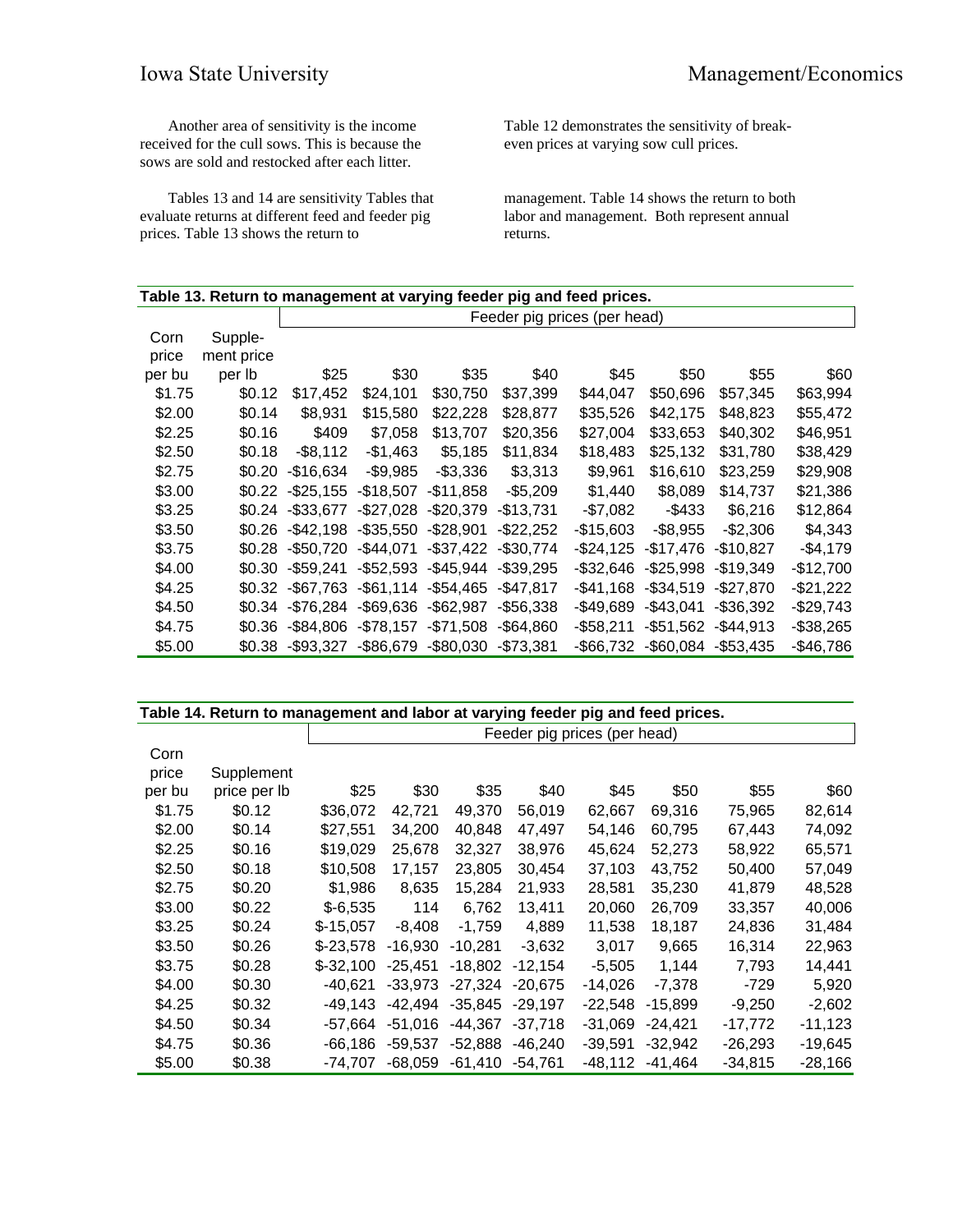